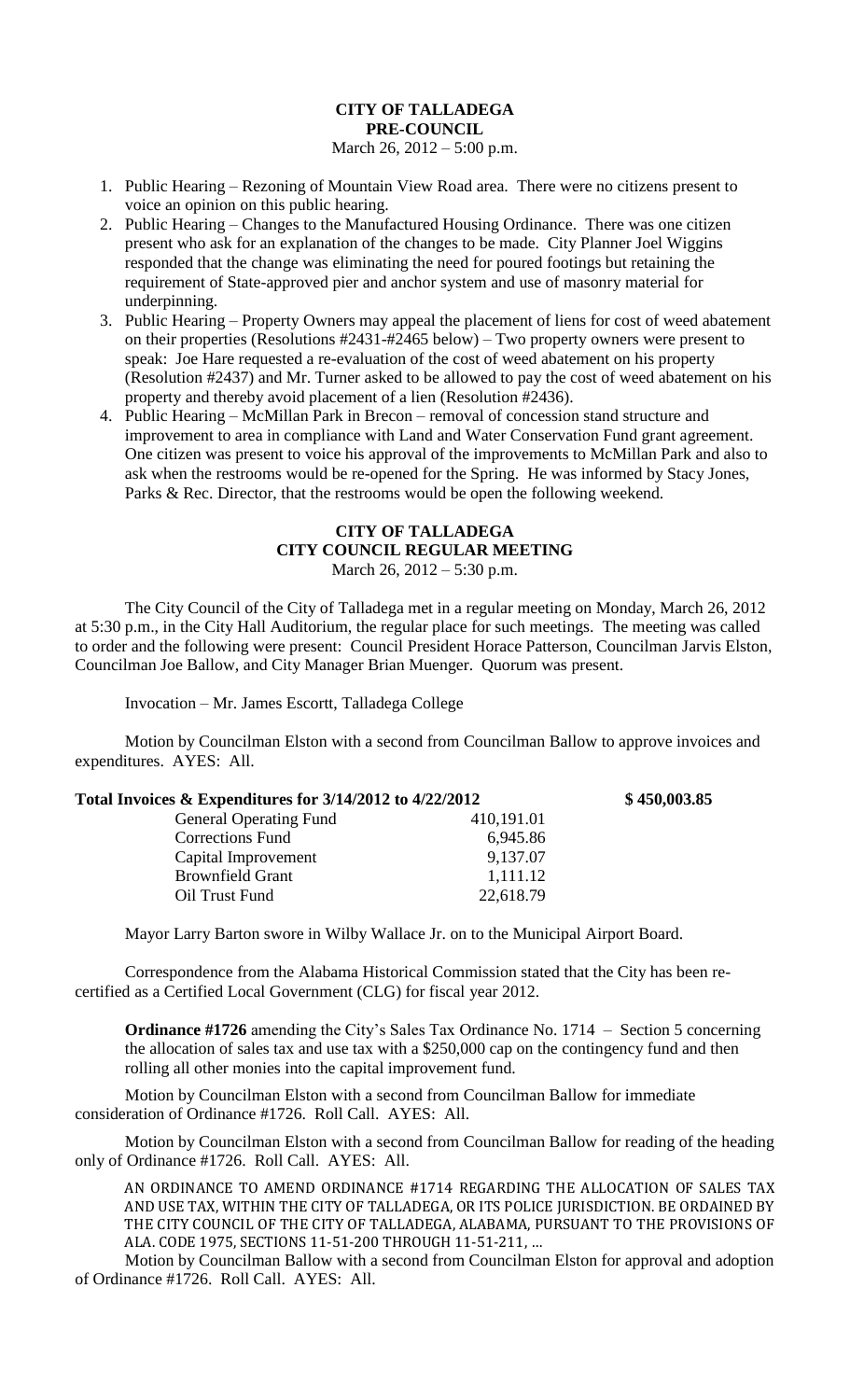**Ordinance #1727** amending Ordinance #1120 to rezone a portion of the Mountain View Road area with a Manufactured Home Area (MHA) overlay.

Motion by Councilman Elston with a second from Councilman Ballow for immediate consideration of Ordinance #1727. Roll Call. AYES: All.

Motion by Councilman Ballow with a second from Councilman Elston for reading of the heading only of Ordinance #1727. Roll Call. AYES: All.

AN ORDINANCE AMENDING ORDINANCE NUMBER 1120, AS AMENDED BY ORDINANCES HERETOFORE ADOPTED, SAID ORDINANCE, AND THE AMENDMENTS RELATED THERETO, BEING ENTITLED "TALLADEGA, ALABAMA, ZONING ORDINANCE", AS FOLLOWS, AND IN NO OTHER PARTICULARS:

Motion by Councilman Ballow with a second from Councilman Elston for approval and adoption of Ordinance #1727. Roll Call. AYES: All.

**Resolution #2431** authorizing weed abatement lien on 132 Moon Street. **Resolution #2432** authorizing weed abatement lien on 615 Avenue F. **Resolution #2433** authorizing weed abatement lien on 413 East Sloan. **Resolution #2434** authorizing weed abatement lien on corner lot of Cobb & McMillan Streets. **Resolution #2435** authorizing weed abatement lien on 904 Coffee Street. **Resolution #2438** authorizing weed abatement lien on lot on Highway 77 South. **Resolution #2439** authorizing weed abatement lien on 311 Avenue H. **Resolution #2440** authorizing weed abatement lien on Old Radio Station Highway 21 South. **Resolution #2441** authorizing weed abatement lien on 114 Jackson Street. **Resolution #2442** authorizing weed abatement lien on 200 Savory Street **Resolution #2443** authorizing weed abatement lien on corner lot of Lide & Hollingsworth. **Resolution #2444** authorizing weed abatement lien on vacant lot on Long Street. **Resolution #2445** authorizing weed abatement lien on 105 Ridgeview **Resolution #2446** authorizing weed abatement lien on vacant lot on Knox Street. **Resolution #2447** authorizing weed abatement lien on 904 Sumner Street **Resolution #2448** authorizing weed abatement lien on corner lot of Lincoln & Pine Streets **Resolution #2449** authorizing weed abatement lien on vacant lot on East Sloan. **Resolution #2450** authorizing weed abatement lien on Local 1522 on Ward Avenue. **Resolution #2451** authorizing weed abatement lien on 720 Pulliam Street. **Resolution #2452** authorizing weed abatement lien on 500 Angus Road. **Resolution #2453** authorizing weed abatement lien on 621 Knox Street **Resolution #2454** authorizing weed abatement lien on corner lot of Spring & Howard Streets. **Resolution #2455** authorizing weed abatement lien on 516 Court Street North. **Resolution #2456** authorizing weed abatement lien on 519 West Street. **Resolution #2457** authorizing weed abatement lien on 130 Nolan Street. **Resolution #2458** authorizing weed abatement lien on carport on Adams Avenue **Resolution #2459** authorizing weed abatement lien on 304 Westwood Circle **Resolution #2460** authorizing weed abatement lien on 308 Westwood Circle **Resolution #2461** authorizing weed abatement lien on 516 North Street East **Resolution #2462** authorizing weed abatement lien on Old Club on Highway 21 North. **Resolution #2463** authorizing weed abatement lien on 216 Court Street North **Resolution #2464** authorizing weed abatement lien on corner lot Knox Street & Avenue H. **Resolution #2465** authorizing weed abatement lien on 125 Lane Street. **Resolution #2466** approving the purchase of six vehicles for the Police Department from the State Bid Contract totaling \$146,119. **Resolution #2467** approving the surplus of six vehicles from the Police Department.

Motion by Councilman Ballow with a second from Councilman Elston to approve Resolutions #2431 through #2435 and #2438 through #2467. Roll Call. AYES: All.

**Resolution #2436** authorizing weed abatement lien on corner lot of Coffee  $\&$  5<sup>th</sup> Streets **Resolution #2437** authorizing weed abatement lien on 415 Sloan Avenue East.

Resolutions #2436 and #2437 were tabled in order to allow the property owners time to pay the cost of weed abatement and avoid having a lien placed on the property.